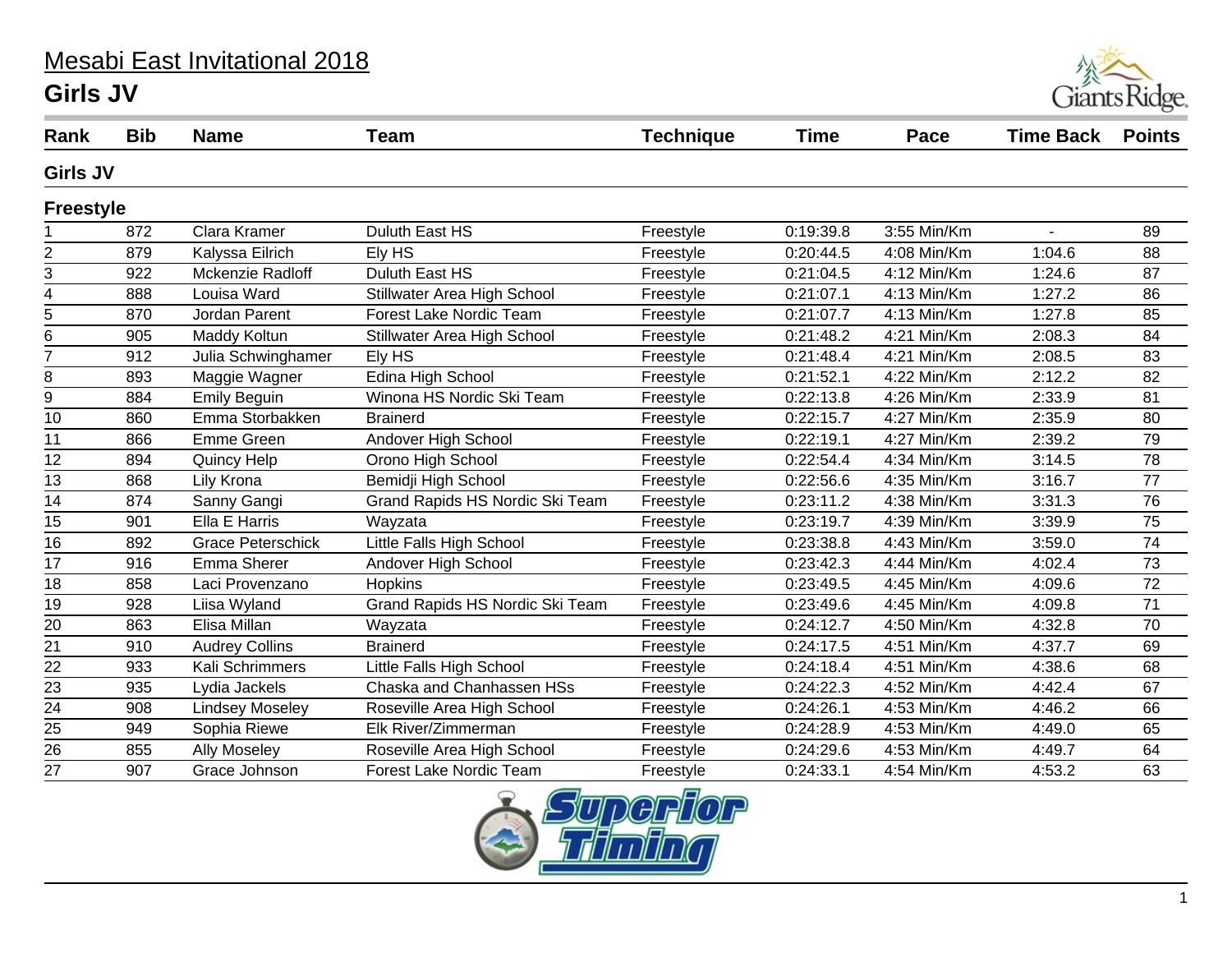## Mesabi East Invitational 2018 **Girls JV**



| Rank            | <b>Bib</b> | <b>Name</b>              | Team                             | <b>Technique</b> | <b>Time</b> | Pace        | <b>Time Back</b> | <b>Points</b> |
|-----------------|------------|--------------------------|----------------------------------|------------------|-------------|-------------|------------------|---------------|
| 28              | 890        | <b>Briarb Baudek</b>     | ME / VA / EG Nordic Team         | Freestyle        | 0:24:33.5   | 4:54 Min/Km | 4:53.6           | 62            |
| 29              | 880        | <b>Helen Kliewer</b>     | Marshall Nordic Ski Team         | Freestyle        | 0:24:33.6   | 4:54 Min/Km | 4:53.8           | 61            |
| 30              | 875        | Madi St. Germain         | Anoka High Schoo                 | Freestyle        | 0:24:35.5   | 4:55 Min/Km | 4:55.6           | 60            |
| 31              | 950        | Cedar Gordon             | <b>TH/Cook County HS</b>         | Freestyle        | 0:24:39.9   | 4:55 Min/Km | 5:00.1           | 59            |
| 32              | 859        | Maya Strike              | Mounds View High School          | Freestyle        | 0:24:48.4   | 4:57 Min/Km | 5:08.5           | 58            |
| 33              | 900        | Karen Nakamura           | Math & Science Academy           | Freestyle        | 0:24:48.9   | 4:57 Min/Km | 5:09.0           | 57            |
| $\overline{34}$ | 936        | Emma Lathe               | <b>Cathedral High School</b>     | Freestyle        | 0:24:53.2   | 4:58 Min/Km | 5:13.3           | 56            |
| 35              | 953        | Dianna Martin            | Hayward Nordic Ski Team          | Freestyle        | 0:24:57.6   | 4:59 Min/Km | 5:17.7           | 55            |
| 36              | 891        | Grace Pereira            | Washburn High School             | Freestyle        | 0:25:04.4   | 5:00 Min/Km | 5:24.5           | 54            |
| $\overline{37}$ | 871        | Julia Elias              | <b>CEC Nordic</b>                | Freestyle        | 0:25:06.4   | 5:01 Min/Km | 5:26.5           | 53            |
| 38              | 869        | <b>Chloe Strom</b>       | Moorhead High School             | Freestyle        | 0:25:08.1   | 5:01 Min/Km | 5:28.2           | 52            |
| 39              | 924        | Sadie Hinrichs           | Edina High School                | Freestyle        | 0:25:11.8   | 5:02 Min/Km | 5:32.0           | 51            |
| $\overline{40}$ | 929        | Eva Bednarz              | Elk River/Zimmerman              | Freestyle        | 0:25:12.0   | 5:02 Min/Km | 5:32.1           | 50            |
| 41              | 920        | Lucy Delorme             | Moorhead High School             | Freestyle        | 0:25:13.9   | 5:02 Min/Km | 5:34.1           | 49            |
| 42              | 886        | Ingrid Seagren           | Copper Country Ski Tigers        | Freestyle        | 0:25:24.2   | 5:04 Min/Km | 5:44.3           | 48            |
| 43              | 877        | <b>Whitley Carothers</b> | Hayward Nordic Ski Team          | Freestyle        | 0:25:31.5   | 5:06 Min/Km | 5:51.6           | 47            |
| $\overline{44}$ | 952        | <b>Malery Selberg</b>    | Moorhead High School             | Freestyle        | 0:25:49.2   | 5:09 Min/Km | 6:09.3           |               |
| 45              | 885        | Cameo Neumann            | Alexandria                       | Freestyle        | 0:25:52.7   | 5:10 Min/Km | 6:12.8           | 45            |
| 46              | 896        | Malin Anderson           | <b>TH/Cook County HS</b>         | Freestyle        | 0:25:53.7   | 5:10 Min/Km | 6:13.8           | 44            |
| 47              | 918        | Sarah Miller             | Mounds View High School          | Freestyle        | 0:25:56.2   | 5:11 Min/Km | 6:16.4           | 43            |
| $\overline{48}$ | 887        | Aria Peng                | Math & Science Academy           | Freestyle        | 0:26:01.1   | 5:12 Min/Km | 6:21.2           | 42            |
| 49              | 951        | Sydney Ryder             | Moorhead High School             | Freestyle        | 0:26:06.4   | 5:13 Min/Km | 6:26.5           |               |
| $\overline{50}$ | 925        | Declan Ketchum           | Marshall Nordic Ski Team         | Freestyle        | 0:26:08.4   | 5:13 Min/Km | 6:28.6           | 40            |
| 51              | 937        | <b>Claire Barlass</b>    | Duluth Denfeld High School       | Freestyle        | 0:26:13.8   | 5:14 Min/Km | 6:33.9           | 39            |
| $\overline{52}$ | 940        | Alexi Jacks              | Elk River/Zimmerman              | Freestyle        | 0:26:22.4   | 5:16 Min/Km | 6:42.5           |               |
| $\frac{53}{54}$ | 876        | <b>Talia Tripp</b>       | Chaska and Chanhassen HSs        | Freestyle        | 0:26:44.6   | 5:20 Min/Km | 7:04.7           | 37            |
|                 | 915        | Marielle Raasio          | <b>Copper Country Ski Tigers</b> | Freestyle        | 0:26:47.5   | 5:21 Min/Km | 7:07.7           | 36            |
| 55              | 917        | Laura Wilmesmeier        | Alexandria                       | Freestyle        | 0:26:53.8   | 5:22 Min/Km | 7:13.9           | 35            |
| $\overline{56}$ | 903        | Lindsey Laubach          | Anoka High Schoo                 | Freestyle        | 0:26:55.5   | 5:23 Min/Km | 7:15.6           | 34            |
| 57              | 865        | Nicole Mcginn            | Duluth Denfeld High School       | Freestyle        | 0:26:57.6   | 5:23 Min/Km | 7:17.7           | 33            |

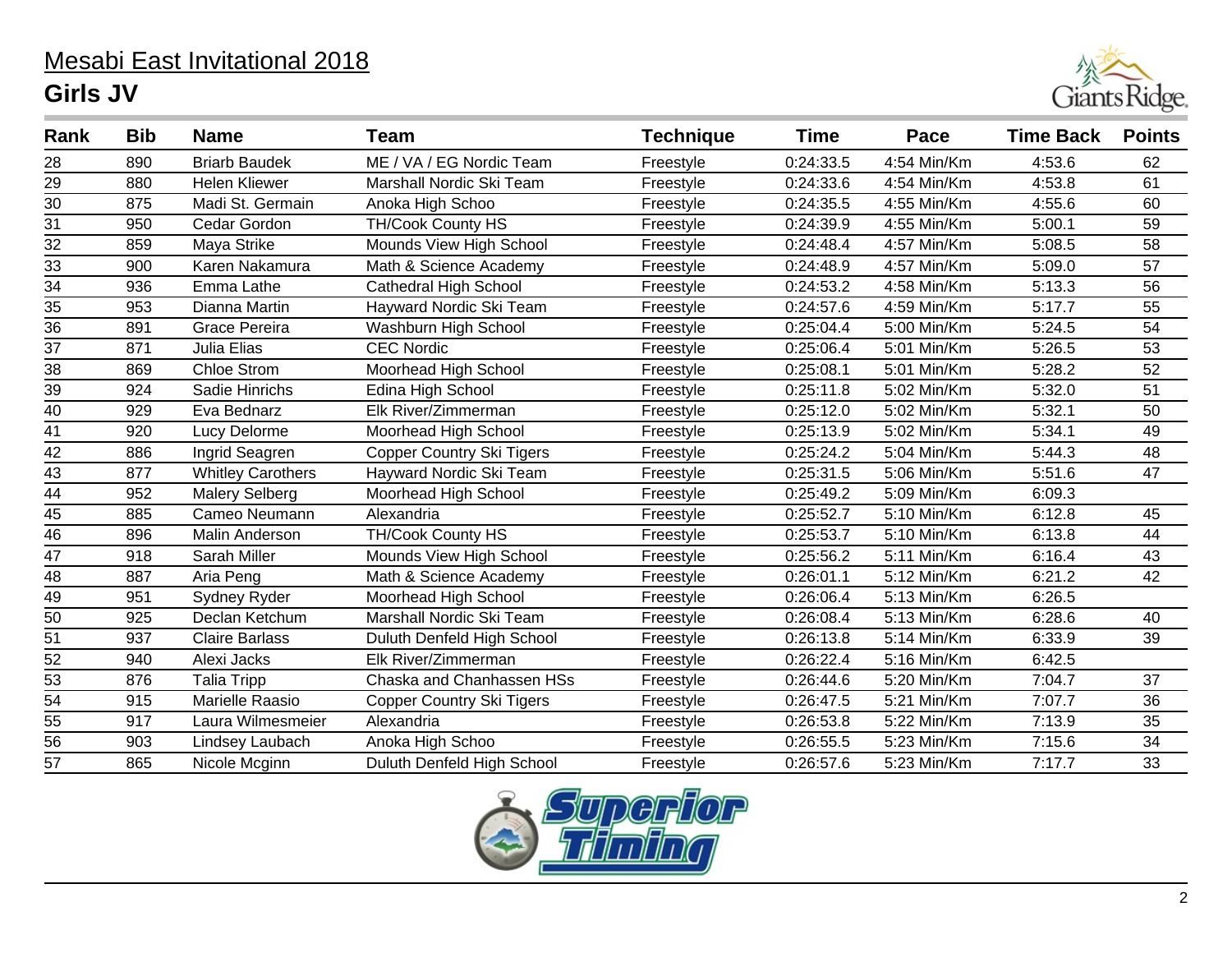## Mesabi East Invitational 2018 **Girls JV**



| Rank            | <b>Bib</b><br><b>Name</b><br><b>Team</b> |                        | <b>Technique</b>                  | <b>Time</b> | Pace      | <b>Time Back</b> | <b>Points</b> |    |
|-----------------|------------------------------------------|------------------------|-----------------------------------|-------------|-----------|------------------|---------------|----|
| 58              | 943                                      | Clare Lynch            | Benilde-St. Margaret              | Freestyle   | 0:27:15.6 | 5:27 Min/Km      | 7:35.7        | 32 |
| 59              | 882                                      | <b>Emily Baakken</b>   | <b>Cathedral High School</b>      | Freestyle   | 0:27:19.0 | 5:27 Min/Km      | 7:39.1        | 31 |
| 60              | 904                                      | <b>Helen Strom</b>     | Washburn High School              | Freestyle   | 0:27:22.0 | 5:28 Min/Km      | 7:42.1        | 30 |
| 61              | 930                                      | Emma Rund              | Otter Tail Nordic Ski Association | Freestyle   | 0:27:23.1 | 5:28 Min/Km      | 7:43.2        | 29 |
| 62              | 931                                      | Lauren Tillman         | Maple Grove Senior High           | Freestyle   | 0:27:25.7 | 5:29 Min/Km      | 7:45.9        | 28 |
| 63              | 921                                      | Cassidy Gould          | Hayward Nordic Ski Team           | Freestyle   | 0:27:41.2 | 5:32 Min/Km      | 8:01.3        |    |
| 64              | 946                                      | Anna Erickson          | Otter Tail Nordic Ski Association | Freestyle   | 0:27:47.2 | 5:33 Min/Km      | 8:07.3        | 26 |
| 65              | 934                                      | Maggie Brown           | Bemidji High School               | Freestyle   | 0:27:52.5 | 5:34 Min/Km      | 8:12.6        | 25 |
| 66              | 898                                      | <b>Katie Emmans</b>    | Coon Rapids High School           | Freestyle   | 0:28:04.7 | 5:36 Min/Km      | 8:24.8        | 24 |
| 67              | 932                                      | Signe Johnson          | Spring Lake Park/St Anthony HS    | Freestyle   | 0:28:49.5 | 5:45 Min/Km      | 9:09.6        | 23 |
| 68              | 862                                      | Paige Levendusky       | Maple Grove Senior High           | Freestyle   | 0:28:52.1 | 5:46 Min/Km      | 9:12.2        | 22 |
| 69              | 941                                      | Shelby Prusi           | Ishpeming Ski Club                | Freestyle   | 0:29:09.4 | 5:49 Min/Km      | 9:29.5        | 21 |
| 70              | 899                                      | Anna Carlson           | <b>CEC Nordic</b>                 | Freestyle   | 0:29:17.4 | 5:51 Min/Km      | 9:37.6        | 20 |
| 71              | 881                                      | Alicia Nelson          | <b>Richfield High School</b>      | Freestyle   | 0:29:17.6 | 5:51 Min/Km      | 9:37.8        | 19 |
| 72              | 867                                      | Rose Moore             | Spring Lake Park/St Anthony HS    | Freestyle   | 0:29:56.0 | 5:59 Min/Km      | 10:16.1       | 18 |
| 73              | 919                                      | Lauren Beyer           | ME / VA / EG Nordic Team          | Freestyle   | 0:30:02.7 | 6:00 Min/Km      | 10:22.8       | 17 |
| $\overline{74}$ | 864                                      | <b>Bridget Hodgkin</b> | Heritage/Providence Nordic        | Freestyle   | 0:30:09.9 | 6:01 Min/Km      | 10:30.0       | 16 |
| 75              | 906                                      | Isabella Jurewicz      | <b>Richfield High School</b>      | Freestyle   | 0:30:21.6 | 6:04 Min/Km      | 10:41.8       | 15 |
| 76              | 902                                      | Faith Loman            | Ishpeming Ski Club                | Freestyle   | 0:30:58.0 | 6:11 Min/Km      | 11:18.1       | 14 |
| 77              | 927                                      | Lexi Waldoch           | Mahtomedi High School             | Freestyle   | 0:31:12.7 | 6:14 Min/Km      | 11:32.8       | 13 |
| $\overline{78}$ | 944                                      | Silje Ronnevik         | Otter Tail Nordic Ski Association | Freestyle   | 0:31:32.4 | 6:18 Min/Km      | 11:52.5       |    |
| 79              | 913                                      | Elise Ames             | Rogers High School                | Freestyle   | 0:31:46.2 | 6:21 Min/Km      | 12:06.3       | 11 |
| $\overline{80}$ | 911                                      | Maddie Walz            | Detroit Lakes High School         | Freestyle   | 0:32:14.7 | 6:26 Min/Km      | 12:34.8       | 10 |
| 81              | 939                                      | Hannah Tesch           | Alexandria                        | Freestyle   | 0:33:49.1 | 6:45 Min/Km      | 14:09.2       |    |
| $\overline{82}$ | 954                                      | Sophie Koch            | Heritage/Providence Nordic        | Freestyle   | 0:34:32.4 | 6:54 Min/Km      | 14:52.5       | 8  |
| 83              | 938                                      | Macy Bell              | Heritage/Providence Nordic        | Freestyle   | 0:35:01.4 | 7:00 Min/Km      | 15:21.5       |    |
| $\overline{84}$ | 897                                      | Chyanne Gardner        | Ishpeming Ski Club                | Freestyle   | 0:35:14.5 | 7:02 Min/Km      | 15:34.6       |    |
| 85              | 945                                      | Anna Sanchez           | Heritage/Providence Nordic        | Freestyle   | 0:36:56.0 | 7:23 Min/Km      | 17:16.1       |    |
| $\overline{86}$ | 883                                      | <b>Taylor Brend</b>    | Detroit Lakes High School         | Freestyle   | 0:37:15.5 | 7:27 Min/Km      | 17:35.6       | 4  |
| 87              | 947                                      | Sophia Gunn            | Mahtomedi High School             | Freestyle   | 0:38:24.7 | 7:40 Min/Km      | 18:44.8       | 3  |